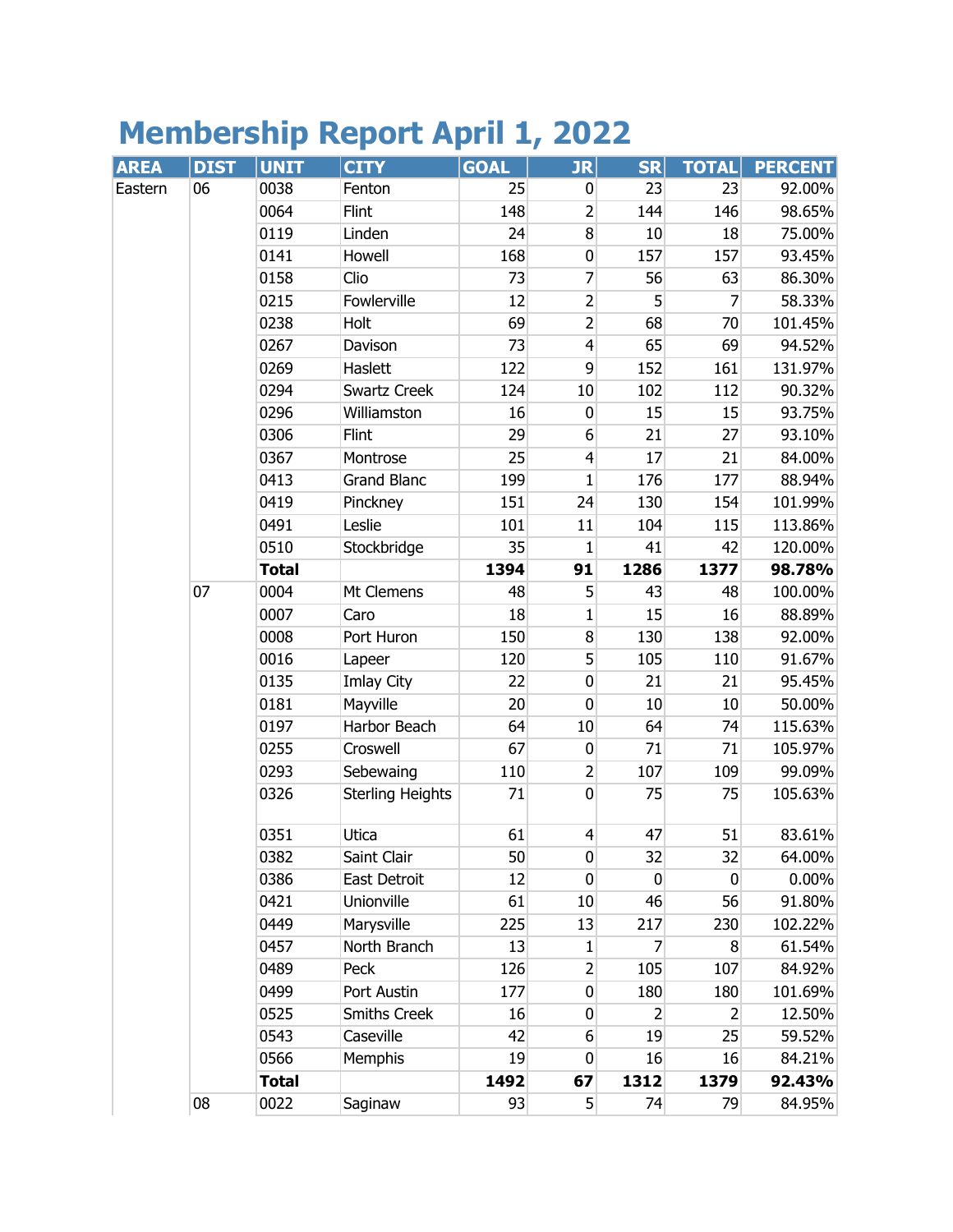|          |              | 0057         | Owosso               | 68   | 7              | 66          | 73   | 107.35% |
|----------|--------------|--------------|----------------------|------|----------------|-------------|------|---------|
|          |              | 0101         | Greenville           | 220  | $\overline{4}$ | 204         | 208  | 94.55%  |
|          |              | 0125         | <b>Birch Run</b>     | 12   | 0              | 8           | 8    | 66.67%  |
|          |              | 0150         | Frankenmuth          | 58   | $\overline{4}$ | 46          | 50   | 86.21%  |
|          |              | 0153         | Saint Johns          | 99   | 13             | 86          | 99   | 100.00% |
|          |              | 0175         | Saranac              | 127  | $\overline{4}$ | 123         | 127  | 100.00% |
|          |              | 0182         | Hubbardston          | 115  | $\bf{0}$       | 99          | 99   | 86.09%  |
|          |              | 0203         | <b>Belding</b>       | 153  | $\overline{2}$ | 163         | 165  | 107.84% |
|          |              | 0212         | Chesaning            | 38   | $\overline{2}$ | 32          | 34   | 89.47%  |
|          |              | 0248         | Laingsburg           | 140  | $\overline{2}$ | 139         | 141  | 100.71% |
|          |              | 0256         | Saint Louis          | 41   | $\bf{0}$       | 34          | 34   | 82.93%  |
|          |              | 0295         | Breckenridge         | 82   | 6              | 72          | 78   | 95.12%  |
|          |              | 0380         | Carson City          | 157  | 9              | 146         | 155  | 98.73%  |
|          |              | 0412         | <b>Bath</b>          | 196  | 1              | 182         | 183  | 93.37%  |
|          |              | 0439         | Saginaw              | 264  | $\mathbf{1}$   | 253         | 254  | 96.21%  |
|          |              | 0452         | Stanton              | 148  | $\overline{4}$ | 138         | 142  | 95.95%  |
|          |              | <b>Total</b> |                      | 2011 | 64             | 1865        | 1929 | 95.92%  |
|          | 18           | 0014         | Birmingham-<br>Troy  | 85   | 1              | 65          | 66   | 77.65%  |
|          |              | 0020         | Pontiac              | 40   | 8              | 32          | 40   | 100.00% |
|          |              | 0063         | Clarkston            | 93   | $\mathbf{1}$   | 83          | 84   | 90.32%  |
|          |              | 0108         | Oxford               | 159  | 19             | 121         | 140  | 88.05%  |
|          |              | 0143         | <b>Auburn Hills</b>  | 100  | 7              | 85          | 92   | 92.00%  |
|          |              | 0149         | Holly                | 17   | $\pmb{0}$      | 21          | 21   | 123.53% |
|          |              | 0172         | Rochester            | 27   | 3              | 22          | 25   | 92.59%  |
|          |              | 0216         | Milford              | 171  | 8              | 170         | 178  | 104.09% |
|          |              | 0224         | Wixom                | 50   | $\bf{0}$       | 44          | 44   | 88.00%  |
|          |              | 0233         | Lake Orion           | 167  | 3              | 142         | 145  | 86.83%  |
|          |              | 0253         | Royal Oak            | 179  | $\overline{4}$ | 157         | 161  | 89.94%  |
|          |              | 0346         | Farmington           | 118  | 6              | 101         | 107  | 90.68%  |
|          |              | 0374         | <b>Berkley</b>       | 161  | $\mathbf 0$    | 171         | 171  | 106.21% |
|          |              | 0377         | Waterford            | 234  | 4              | <u> 199</u> | 203  | 86.75%  |
|          |              | <b>Total</b> |                      | 1601 | 64             | 1413        | 1477 | 92.25%  |
|          | <b>Total</b> |              |                      | 6498 | 286            | 5876        | 6162 | 94.83%  |
| Lower    | 09           | 0009         | Muskegon             | 20   | 0              | 18          | 18   | 90.00%  |
| Northern |              | 0010         | Manistee             | 143  | $\overline{4}$ | 126         | 130  | 90.91%  |
|          |              | 0035         | <b>Traverse City</b> | 41   | $\overline{2}$ | 36          | 38   | 92.68%  |
|          |              | 0069         | Whitehall            | 169  | $\mathbf{1}$   | 160         | 161  | 95.27%  |
|          |              | 0076         | Ludington            | 278  | 1              | 268         | 269  | 96.76%  |
|          |              | 0094         | Cadillac             | 131  | 3              | 127         | 130  | 99.24%  |
|          |              | 0120         | Suttons Bay          | 14   | $\bf{0}$       | 12          | 12   | 85.71%  |
|          |              | 0219         | Fife Lake            | 194  | 12             | 170         | 182  | 93.81%  |
|          |              | 0221         | Frankfort            | 38   | $\mathbf 0$    | 40          | 40   | 105.26% |
|          |              | 0289         | Williamsburg         | 13   | 0              | 12          | 12   | 92.31%  |
|          |              | 0297         | Ravenna              | 71   | $\overline{4}$ | 46          | 50   | 70.42%  |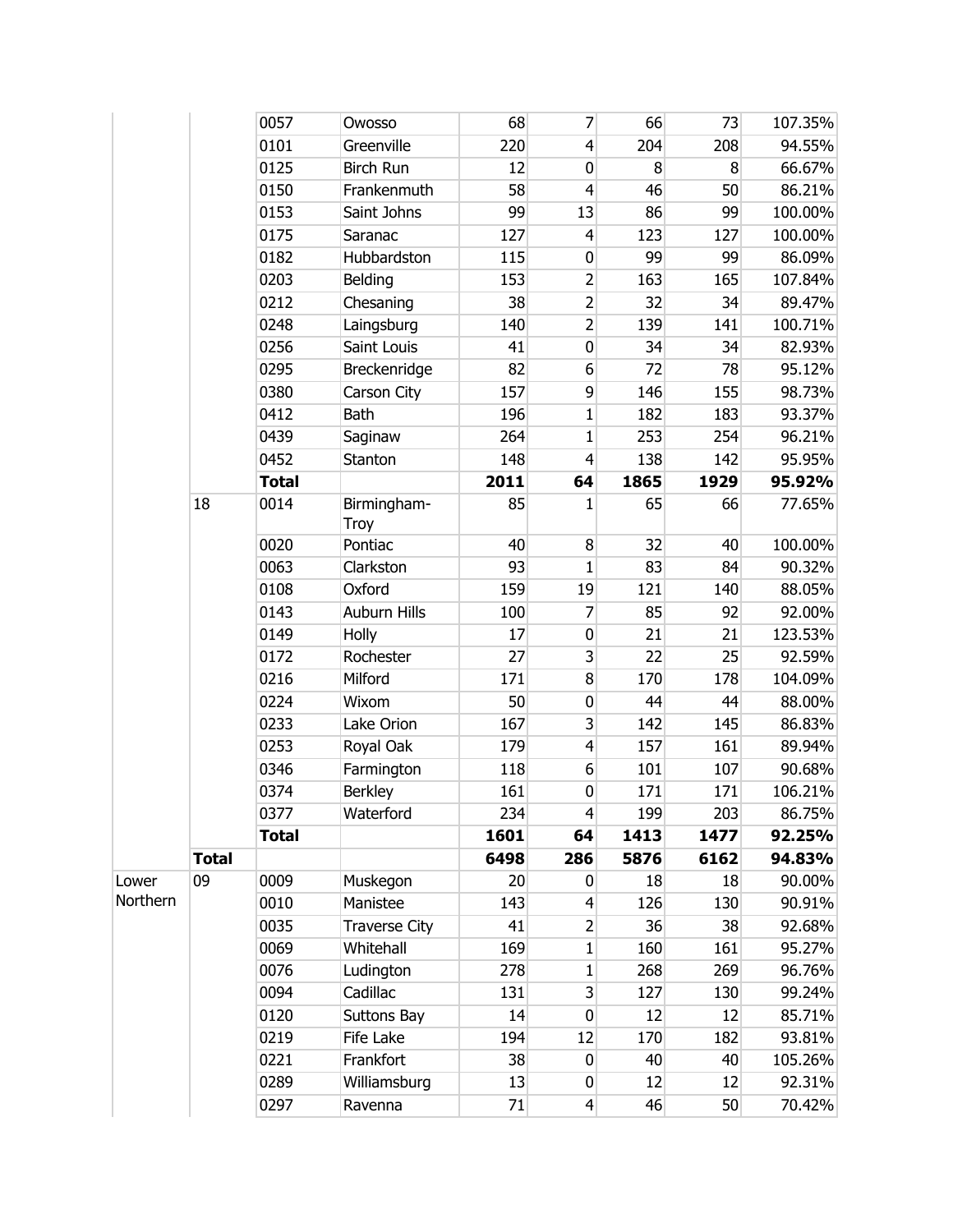|          |              | 0300         | Lake City             | 171  | 7              | 155  | 162  | 94.74%  |
|----------|--------------|--------------|-----------------------|------|----------------|------|------|---------|
|          |              | 0381         | Newaygo               | 237  | 5              | 216  | 221  | 93.25%  |
|          |              | 0397         | Holton                | 178  | 1              | 166  | 167  | 93.82%  |
|          |              | 0411         | Hesperia              | 121  | $\mathbf 0$    | 109  | 109  | 90.08%  |
|          |              | 0531         | Copemish              | 28   | $\mathbf{1}$   | 15   | 16   | 57.14%  |
|          |              | <b>Total</b> |                       | 1847 | 41             | 1676 | 1717 | 92.96%  |
|          | 10           | 0018         | Bay City              | 94   | $\mathbf 0$    | 93   | 93   | 98.94%  |
|          |              | 0098         | <b>Big Rapids</b>     | 30   | 0              | 25   | 25   | 83.33%  |
|          |              | 0104         | Standish              | 104  | 3              | 96   | 99   | 95.19%  |
|          |              | 0106         | Grayling              | 33   | $\overline{4}$ | 23   | 27   | 81.82%  |
|          |              | 0110         | Mount Pleasant        | 29   | $\mathbf 0$    | 31   | 31   | 106.90% |
|          |              | 0162         | Luzerne               | 80   | 5              | 75   | 80   | 100.00% |
|          |              | 0165         | Midland               | 145  | 5              | 124  | 129  | 88.97%  |
|          |              | 0171         | Gladwin               | 30   | $\overline{4}$ | 22   | 26   | 86.67%  |
|          |              | 0211         | <b>East Tawas</b>     | 48   | 6              | 33   | 39   | 81.25%  |
|          |              | 0239         | Linwood               | 61   | $\overline{2}$ | 58   | 60   | 98.36%  |
|          |              | 0240         | Blanchard             | 67   | 3              | 65   | 68   | 101.49% |
|          |              | 0245         | Prudenville           | 30   | $\pmb{0}$      | 21   | 21   | 70.00%  |
|          |              | 0254         | Mikado                | 65   | 3              | 53   | 56   | 86.15%  |
|          |              | 0273         | Temple                | 25   | $\overline{2}$ | 27   | 29   | 116.00% |
|          |              | 0274         | Oscoda                | 162  | $\mathbf 0$    | 127  | 127  | 78.40%  |
|          |              | 0370         | Prescott              | 146  | 6              | 127  | 133  | 91.10%  |
|          |              | 0404         | Harrison              | 148  | $\pmb{0}$      | 135  | 135  | 91.22%  |
|          |              | 0416         | Saint Helen           | 186  | $\overline{2}$ | 167  | 169  | 90.86%  |
|          |              | 0422         | Hale                  | 104  | $\mathbf{1}$   | 100  | 101  | 97.12%  |
|          |              | 0443         | Sanford               | 189  | $\overline{2}$ | 177  | 179  | 94.71%  |
|          |              | 0473         | Barryton              | 11   | $\bf{0}$       | 12   | 12   | 109.09% |
|          |              | 0554         | Morley                | 47   | $\bf{0}$       | 15   | 15   | 31.91%  |
|          |              | 0558         | Farwell               | 194  | 1              | 178  | 179  | 92.27%  |
|          |              | <b>Total</b> |                       | 2028 | 49             | 1784 | 1833 | 90.38%  |
|          | 19           | 0122         | Wolverine             | 43   | $\mathbf{1}$   | 40   | 41   | 95.35%  |
|          |              | 0159         | Mackinaw City         | 163  | $\overline{2}$ | 167  | 169  | 103.68% |
|          |              | 0198         | Lewiston              | 134  | $\bf{0}$       | 121  | 121  | 90.30%  |
|          |              | 0226         | Charlevoix            | 19   | 0              | 15   | 15   | 78.95%  |
|          |              | 0227         | East Jordan           | 40   | 1              | 30   | 31   | 77.50%  |
|          |              | 0281         | <b>Harbor Springs</b> | 119  | 6              | 135  | 141  | 118.49% |
|          |              | 0317         | Onaway                | 27   | 0              | 22   | 22   | 81.48%  |
|          |              | 0463         | South<br>Boardman     | 33   | $\overline{4}$ | 30   | 34   | 103.03% |
|          |              | <b>Total</b> |                       | 578  | 14             | 560  | 574  | 99.31%  |
|          | <b>Total</b> |              |                       | 4453 | 104            | 4020 | 4124 | 92.61%  |
| Southern | 01           | 0032         | Livonia               | 316  | 9              | 263  | 272  | 86.08%  |
|          |              | 0147         | Northville            | 61   | 0              | 51   | 51   | 83.61%  |
|          |              | 0375         | Detroit               | 10   | $\bf{0}$       | 1    | 1    | 10.00%  |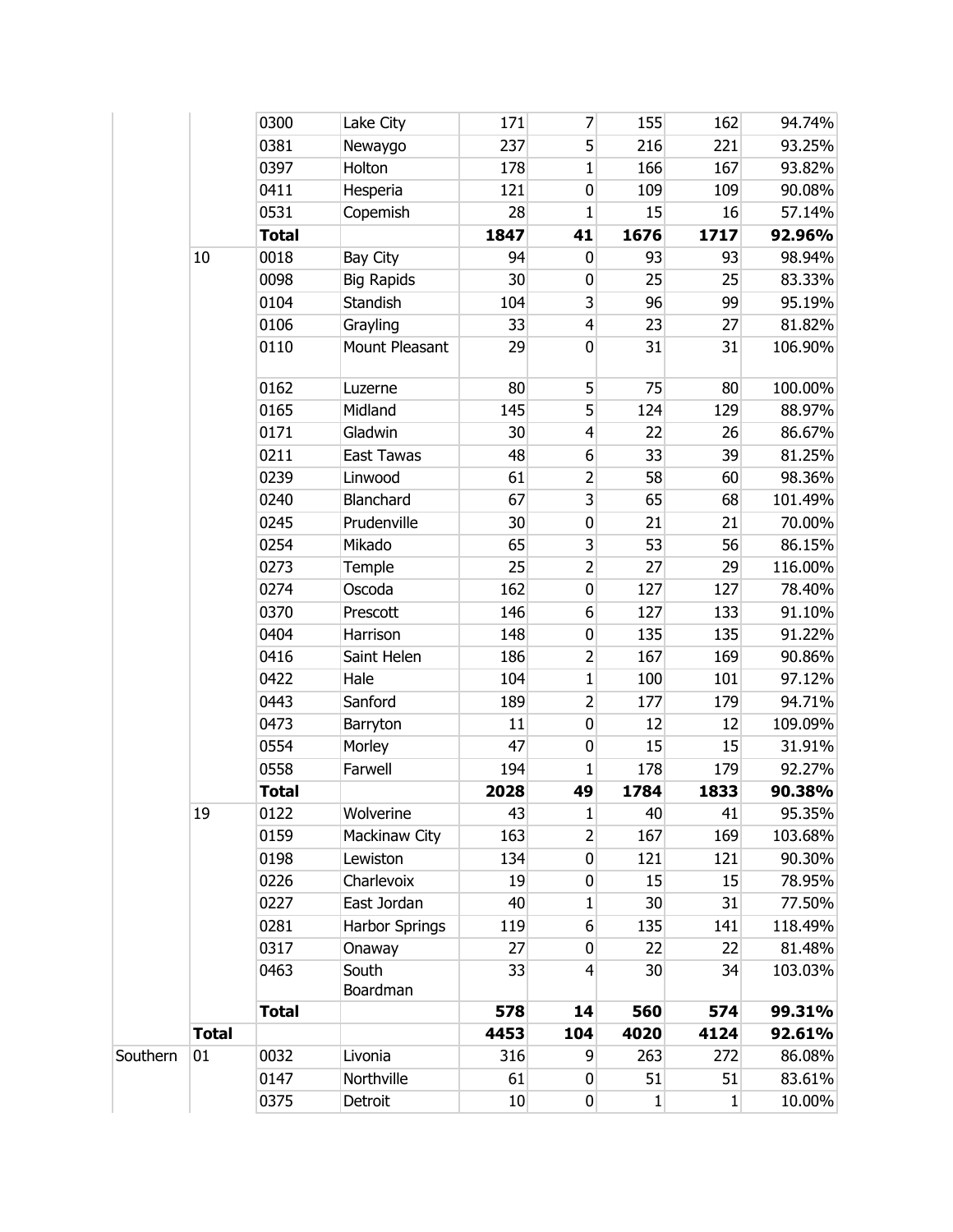|             |              | <b>Total</b> |                       | 387  | 9                | 315            | 324            | 83.72%  |
|-------------|--------------|--------------|-----------------------|------|------------------|----------------|----------------|---------|
|             | 16           | 0067         | Lincoln Park          | 79   | 5                | 83             | 88             | 111.39% |
|             |              | 0111         | Wayne                 | 22   | $\mathbf 0$      | 20             | 20             | 90.91%  |
|             |              | 0200         | Taylor                | 77   | $\mathbf 0$      | 76             | 76             | 98.70%  |
|             |              | 0217         | Wyandotte             | 565  | $\mathbf 1$      | 543            | 544            | 96.28%  |
|             |              | 0231         | New Boston            | 17   | $\mathbf 0$      | 14             | 14             | 82.35%  |
|             |              | 0232         | Dearborn<br>Heights   | 182  | $\overline{4}$   | 134            | 138            | 75.82%  |
|             |              | 0364         | Dearborn              | 134  | $\mathsf 3$      | 120            | 123            | 91.79%  |
|             |              | 0389         | Riverview             | 97   | $\overline{2}$   | 108            | 110            | 113.40% |
|             |              | 0396         | Garden City           | 252  | 8                | 240            | 248            | 98.41%  |
|             |              | 0409         | Allen Park            | 92   | 5                | 87             | 92             | 100.00% |
|             |              | 0426         | Trenton               | 109  | $\overline{4}$   | 90             | 94             | 86.24%  |
|             |              | 0472         | Melvindale            | 10   | $\bf{0}$         | 11             | 11             | 110.00% |
|             |              | <b>Total</b> |                       | 1636 | 32               | 1526           | 1558           | 95.23%  |
|             | <b>Total</b> |              |                       | 2023 | 41               | 1841           | 1882           | 93.03%  |
| <b>UPAA</b> | 12           | 0003         | Sault Sainte<br>Marie | 185  | 0                | 190            | 190            | 102.70% |
|             |              | 0005         | Ironwood              | 40   | $\overline{4}$   | 39             | 43             | 107.50% |
|             |              | 0011         | Wakefield             | 32   | $\bf{0}$         | 16             | 16             | 50.00%  |
|             |              | 0017         | <b>Iron River</b>     | 34   | 7                | 28             | 35             | 102.94% |
|             |              | 0021         | Stambaugh             | 90   | $\overline{7}$   | 75             | 82             | 91.11%  |
|             |              | 0027         | Bessemer              | 24   | $\mathbf 0$      | $\overline{2}$ | $\overline{2}$ | 8.33%   |
|             |              | 0041         | Ewen                  | 24   | $\mathbf 0$      | 22             | 22             | 91.67%  |
|             |              | 0043         | Stephenson            | 27   | $\mathbf 0$      | 26             | 26             | 96.30%  |
|             |              | 0044         | Marquette             | 384  | 17               | 352            | 369            | 96.09%  |
|             |              | 0050         | <b>Iron Mountain</b>  | 51   | 9                | 43             | 52             | 101.96% |
|             |              | 0071         | Gladstone             | 105  | 1                | 93             | 94             | 89.52%  |
|             |              | 0074         | Newberry              | 168  | $\overline{2}$   | 144            | 146            | 86.90%  |
|             |              | 0082         | Escanaba              | 10   | $\mathbf 0$      | 9              | 9              | 90.00%  |
|             |              | 0090         | Lake Linden           | 97   | 13               | 88             | 101            | 104.12% |
|             |              | 0092         | Rockland              | 41   | $\pmb{0}$        | 37             | 37             | 90.24%  |
|             |              | 0114         | Greenwood             | 66   | 1                | 66             | 67             | 101.52% |
|             |              | 0115         | Escanaba River        | 23   | $\overline{0}$   | 18             | 18             | 78.26%  |
|             |              | 0131         | Munising              | 163  | 1                | 150            | 151            | 92.64%  |
|             |              | 0146         | Menominee             | 244  | $\overline{3}$   | 224            | 227            | 93.03%  |
|             |              | 0186         | Hancock               | 17   | $\mathbf 0$      | 16             | 16             | 94.12%  |
|             |              | 0244         | Powers                | 24   | 1                | 17             | 18             | 75.00%  |
|             |              | 0290         | Engadine              | 52   | 3                | 40             | 43             | 82.69%  |
|             |              | 0301         | Rapid River           | 13   | $\bf{0}$         | 10             | 10             | 76.92%  |
|             |              | 0340         | Hermansville          | 23   | 1                | 20             | 21             | 91.30%  |
|             |              | 0349         | Little Lake           | 137  | 18               | 116            | 134            | 97.81%  |
|             |              | 0393         | Hulbert               | 82   | $\overline{3}$   | 78             | 81             | 98.78%  |
|             |              | 0438         | <b>Bark River</b>     | 23   | $\boldsymbol{0}$ | 21             | 21             | 91.30%  |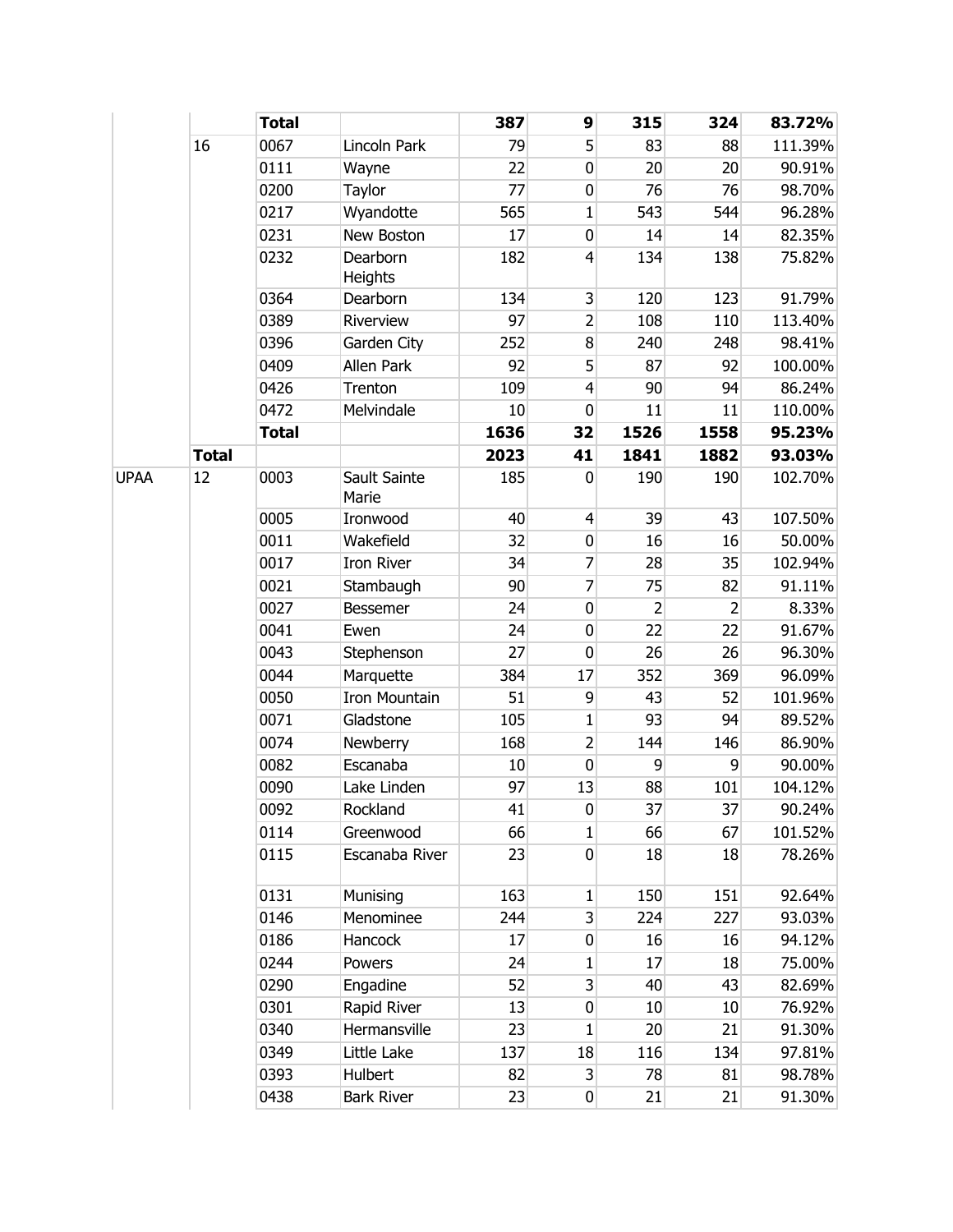|         |              | 0444         | Baraga              | 22   | $\mathbf 0$      | 16   | 16   | 72.73%  |
|---------|--------------|--------------|---------------------|------|------------------|------|------|---------|
|         |              | 0487         | Carney              | 15   | 1                | 9    | 10   | 66.67%  |
|         |              | 0540         | Perkins             | 20   | $\bf{0}$         | 18   | 18   | 90.00%  |
|         |              | 0559         | Rock                | 35   | $\overline{4}$   | 27   | 31   | 88.57%  |
|         |              | <b>Total</b> |                     | 2271 | 96               | 2010 | 2106 | 92.73%  |
|         | <b>Total</b> |              |                     | 2271 | 96               | 2010 | 2106 | 92.73%  |
| Western | 02           | 0029         | Jackson             | 214  | 7                | 190  | 197  | 92.06%  |
|         |              | 0034         | Tecumseh            | 104  | 2                | 107  | 109  | 104.81% |
|         |              | 0066         | Carleton            | 31   | $\overline{2}$   | 17   | 19   | 61.29%  |
|         |              | 0072         | Dundee              | 33   | $\mathbf{1}$     | 31   | 32   | 96.97%  |
|         |              | 0081         | Concord             | 26   | $\overline{2}$   | 23   | 25   | 96.15%  |
|         |              | 0097         | Adrian              | 114  | $\bf{0}$         | 114  | 114  | 100.00% |
|         |              | 0117         | Manchester          | 65   | $\bf 8$          | 55   | 63   | 96.92%  |
|         |              | 0155         | <b>Britton</b>      | 19   | 1                | 15   | 16   | 84.21%  |
|         |              | 0180         | Hudson              | 76   | $\overline{2}$   | 71   | 73   | 96.05%  |
|         |              | 0192         | Temperance          | 42   | $\overline{2}$   | 44   | 46   | 109.52% |
|         |              | 0193         | Luna Pier           | 16   | $\pmb{0}$        | 25   | 25   | 156.25% |
|         |              | 0268         | Milan               | 37   | $\overline{4}$   | 36   | 40   | 108.11% |
|         |              | 0282         | Ypsilanti           | 65   | 1                | 47   | 48   | 73.85%  |
|         |              | 0313         | Springport          | 10   | $\pmb{0}$        | 6    | 6    | 60.00%  |
|         |              | 0315         | Brooklyn            | 392  | 1                | 434  | 435  | 110.97% |
|         |              | 0322         | Saline              | 187  | 12               | 165  | 177  | 94.65%  |
|         |              | 0324         | Jackson             | 68   | 1                | 76   | 77   | 113.24% |
|         |              | 0325         | Blissfield          | 87   | $\overline{4}$   | 75   | 79   | 90.80%  |
|         |              | 0368         | Morenci             | 65   | $\mathbf{1}$     | 51   | 52   | 80.00%  |
|         |              | 0392         | Deerfield           | 27   | $\mathbf 0$      | 27   | 27   | 100.00% |
|         |              | 0514         | Ida                 | 131  | 9                | 86   | 95   | 72.52%  |
|         |              | 0550         | Onsted              | 104  | 14               | 87   | 101  | 97.12%  |
|         |              | 0557         | Dexter              | 110  | 3                | 107  | 110  | 100.00% |
|         |              | <b>Total</b> |                     | 2023 | 77               | 1889 | 1966 | 97.18%  |
|         | 03           | 0042         | Charlotte           | 81   | 5                | 82   | 87   | 107.41% |
|         |              | 0048         | <b>Grand Ledge</b>  | 190  | 23               | 165  | 188  | 98.95%  |
|         |              | 0052         | Coldwater           | 117  | 2                | 94   | 96   | 82.05%  |
|         |              | 0053         | Hillsdale           | 141  | $1\phantom{.0}$  | 133  | 134  | 95.04%  |
|         |              | 0054         | <b>Battle Creek</b> | 33   | 1                | 30   | 31   | 93.94%  |
|         |              | 0055         | Albion              | 26   | 0                | 25   | 25   | 96.15%  |
|         |              | 0156         | Montgomery          | 24   | $\boldsymbol{0}$ | 28   | 28   | 116.67% |
|         |              | 0157         | Quincy              | 107  | $\overline{4}$   | 108  | 112  | 104.67% |
|         |              | 0196         | Union City          | 15   | $\overline{3}$   | 18   | 21   | 140.00% |
|         |              | 0257         | Augusta             | 37   | $6 \overline{6}$ | 47   | 53   | 143.24% |
|         |              | 0259         | Bronson             | 40   | 1                | 40   | 41   | 102.50% |
|         |              | 0298         | <b>Battle Creek</b> | 265  | $\overline{9}$   | 234  | 243  | 91.70%  |
|         |              | 0360         | Reading             | 47   | 1                | 44   | 45   | 95.74%  |
|         |              | 0465         | Climax              | 58   | 0                | 54   | 54   | 93.10%  |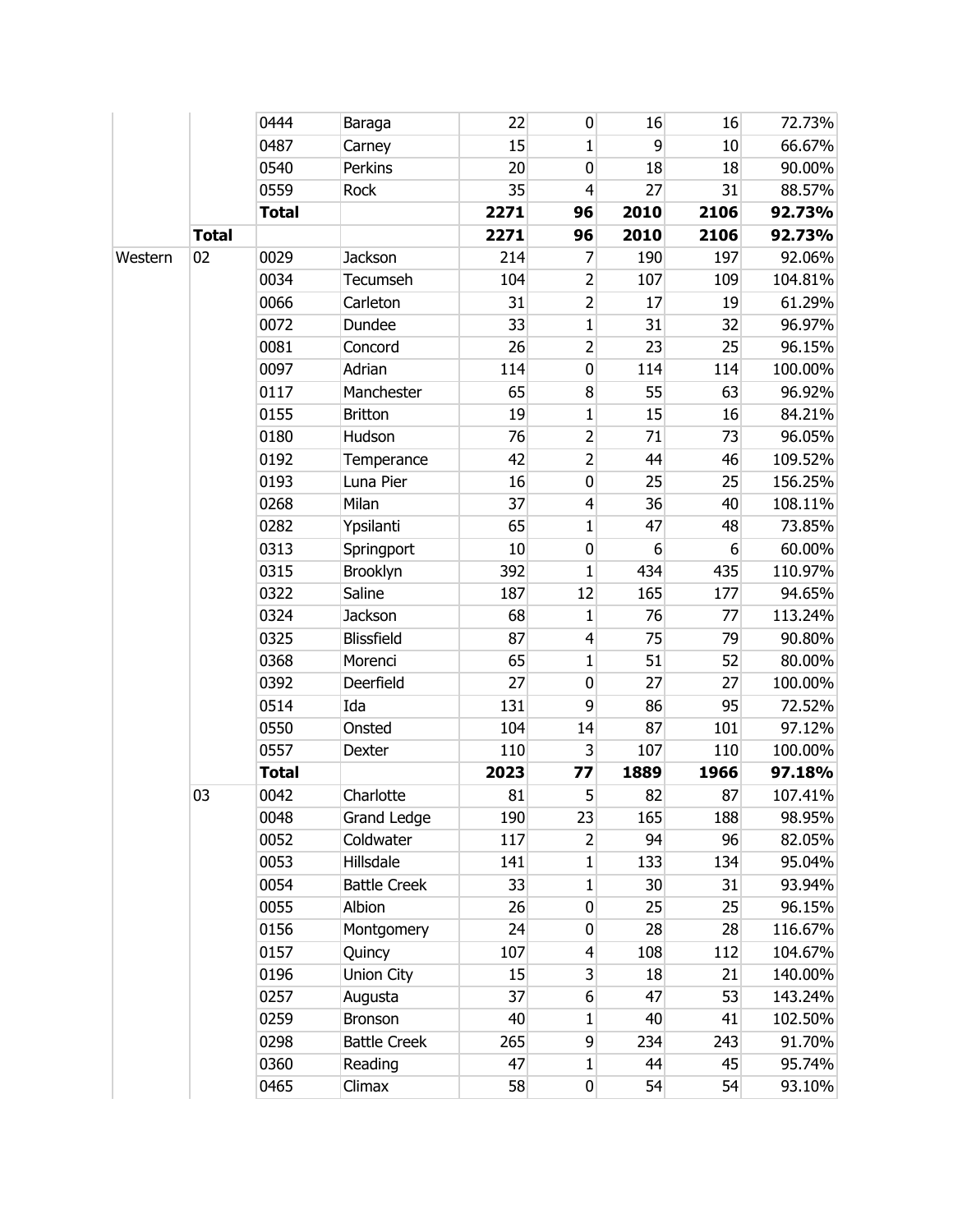|    | 0475         | Schoolcraft            | 124  | $\mathbf{1}$   | 118            | 119             | 95.97%  |
|----|--------------|------------------------|------|----------------|----------------|-----------------|---------|
|    | <b>Total</b> |                        | 1305 | 57             | 1220           | 1277            | 97.85%  |
| 04 | 0026         | <b>Niles</b>           | 36   | 0              | 35             | 35              | 97.22%  |
|    | 0045         | Hastings               | 60   | $\mathbf{1}$   | 62             | 63              | 105.00% |
|    | 0049         | South Haven            | 553  | 3              | 586            | 589             | 106.51% |
|    | 0051         | Buchanan               | 203  | 0              | 178            | 178             | 87.68%  |
|    | 0068         | Paw Paw                | 16   | 0              | 6              | 6               | 37.50%  |
|    | 0073         | <b>Sturgis</b>         | 92   | $\mathbf 1$    | 87             | 88              | 95.65%  |
|    | 0085         | <b>Berrien Springs</b> | 66   | $\mathbf{1}$   | 60             | 61              | 92.42%  |
|    | 0089         | Allegan                | 20   | $\mathbf 0$    | 5              | $5\overline{)}$ | 25.00%  |
|    | 0105         | <b>Benton Harbor</b>   | 31   | 0              | 31             | 31              | 100.00% |
|    | 0127         | Dorr                   | 115  | 1              | 119            | 120             | 104.35% |
|    | 0138         | White Pigeon           | 21   | $\pmb{0}$      | 1              | 1               | 4.76%   |
|    | 0160         | Bangor                 | 48   | 0              | 49             | 49              | 102.08% |
|    | 0169         | New Buffalo            | 38   | $\pmb{0}$      | 49             | 49              | 128.95% |
|    | 0170         | <b>Three Rivers</b>    | 74   | 0              | 52             | 52              | 70.27%  |
|    | 0174         | Lawrence               | 29   | 1              | 40             | 41              | 141.38% |
|    | 0204         | Three Oaks             | 116  | 4              | 110            | 114             | 98.28%  |
|    | 0223         | Constantine            | 86   | 0              | 66             | 66              | 76.74%  |
|    | 0309         | Decatur                | 10   | $\pmb{0}$      | $\overline{2}$ | $\overline{2}$  | 20.00%  |
|    | 0331         | Bridgman               | 73   | $\mathbf{1}$   | 67             | 68              | 93.15%  |
|    | 0344         | Galien                 | 37   | 0              | 36             | 36              | 97.30%  |
|    | 0345         | Baroda                 | 45   | 0              | 44             | 44              | 97.78%  |
|    | 0362         | Coloma                 | 63   | $\overline{2}$ | 48             | 50              | 79.37%  |
|    | 0365         | Edwardsburg            | 159  | $\overline{2}$ | 154            | 156             | 98.11%  |
|    | 0454         | Colon                  | 84   | 0              | 93             | 93              | 110.71% |
|    | 0484         | <b>Hickory Corners</b> | 123  | $\overline{2}$ | 103            | 105             | 85.37%  |
|    | 0518         | New Troy               | 44   | $\mathbf 0$    | 53             | 53              | 120.45% |
|    | 0568         | Stevensville           | 177  | 10             | 157            | 167             | 94.35%  |
|    | <b>Total</b> |                        | 2419 | 29             | 2293           | 2322            | 95.99%  |
| 05 | 0002         | <b>Grand Rapids</b>    | 71   | 8              | 55             | 63              | 88.73%  |
|    | 0006         | Holland                | 359  | $\mathbf 0$    | 310            | 310             | 86.35%  |
|    | 0028         | Grand Haven            | 1739 | 21             | 1623           | 1644            | 94.54%  |
|    | 0033         | Zeeland                | 23   | 0              | 21             | 21              | 91.30%  |
|    | 0047         | Comstock Park          | 357  | $\overline{9}$ | 309            | 318             | 89.08%  |
|    | 0059         | <b>Grand Rapids</b>    | 19   | 1              | 16             | 17              | 89.47%  |
|    | 0102         | Rockford               | 102  | 0              | 83             | 83              | 81.37%  |
|    | 0123         | Kent City              | 121  | 5              | 122            | 127             | 104.96% |
|    | 0154         | Wyoming                | 253  | 14             | 224            | 238             | 94.07%  |
|    | 0179         | Grandville             | 247  | 4              | 261            | 265             | 107.29% |
|    | 0208         | Kentwood               | 335  | 7              | 303            | 310             | 92.54%  |
|    | 0258         | <b>Grand Rapids</b>    | 123  | 21             | 104            | 125             | 101.63% |
|    | 0287         | Cedar Springs          | 290  | 18             | 272            | 290             | 100.00% |
|    | 0305         | Caledonia              | 234  | $\overline{4}$ | 242            | 246             | 105.13% |
|    |              |                        |      |                |                |                 |         |